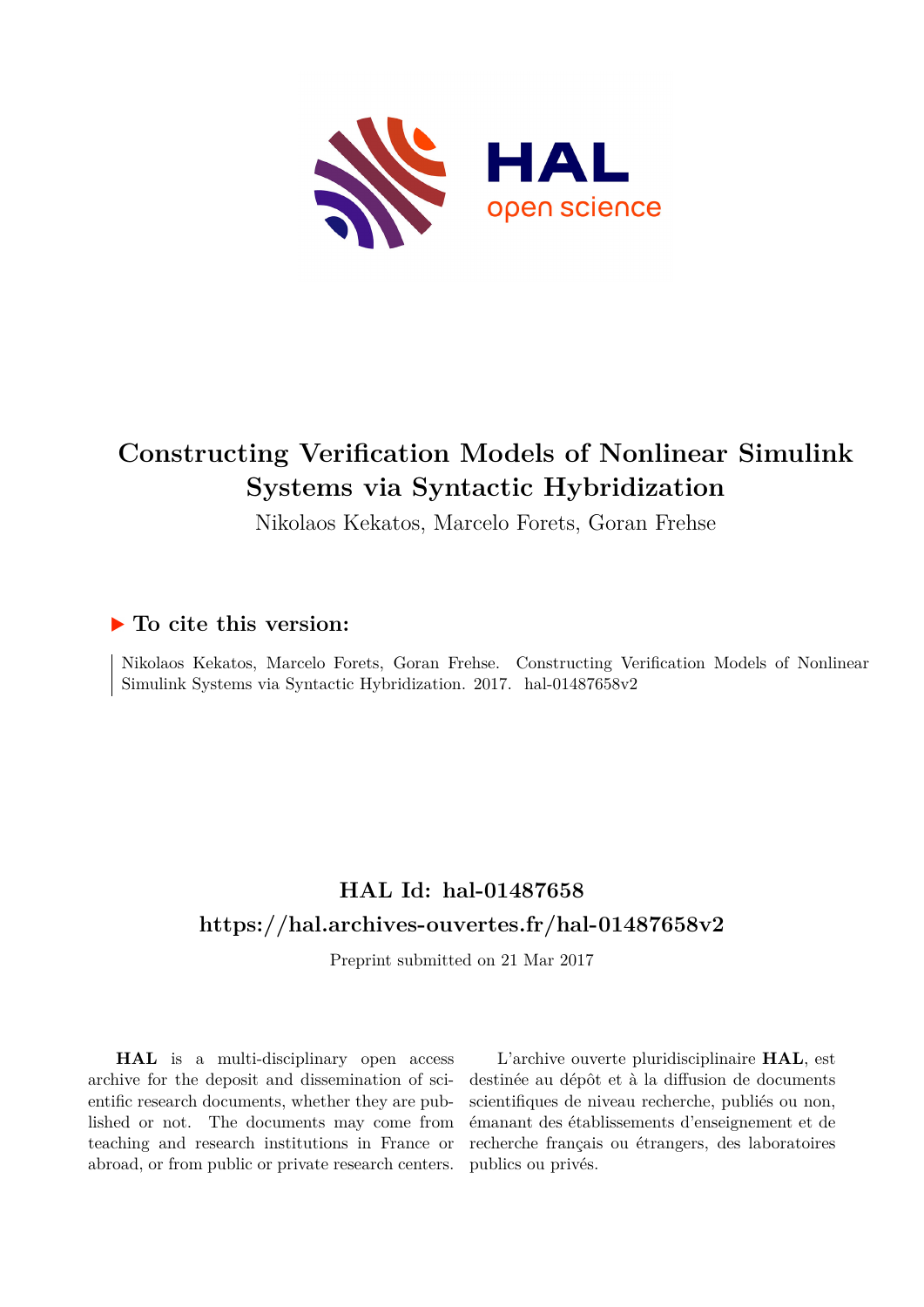### Constructing Verification Models of Nonlinear Simulink Systems via Syntactic Hybridization\*

Nikolaos Kekatos<sup>1</sup>, Marcelo Forets<sup>1</sup> and Goran Frehse<sup>1</sup>

*Abstract*— In this paper, we present a methodology that facilitates the integration of formal verification techniques into model-based design. The focus is on set-based reachability analysis and on control systems that are described by hybrid dynamics and nonlinear components. Starting with a standard simulation model, e.g., in MATLAB/Simulink, we transform it into an equivalent verification model, formally a network of hybrid automata, in the SX format used by several reachability tools. A major obstacle here is that highly scalable reachability algorithms and tools exist for piecewise affine (PWA) dynamical models, but not for nonlinear ones. To obtain PWA overapproximations of nonlinear dynamics, we use an abstraction method known as hybridization. It consists in partitioning the state-space into a set of domains, and for each domain, approximating the nonlinear dynamics by simpler ones plus nondeterministic inputs to account for the abstraction error. Existing hybridization procedures operate on the composed (flattened) system, so the number of partitions is exponential in the number of variables. This quickly leads to intractably large models, even for small systems. To mitigate this problem, we decompose the original dynamics and carry out the statespace partitioning and PWA approximation on the components. The number of partitions in each PWA component is at most quadratic in the abstraction error so that an explosion in the number of partitions is largely avoided. Since the SX format can handle templates, several components may share the same abstraction. The result is a highly compact model that retains the modular structure of the original simulation model. If only a small subset of the partitions is reachable, the bottleneck of having excessively large PWA models can be avoided by composing the model on-the-fly during the reachability analysis.

#### I. INTRODUCTION

In model-based design (MBD), the plant and its controller are designed based on a model, typically within a simulation environment like MATLAB/Simulink. Any kind of nondeterminism in the system, like disturbances, measurement noise, parameter uncertainties, user input, or operating conditions, may have adverse effects on the performance. These effects can be difficult to predict during the design step. Therefore, the system is typically tested by simulating a large number of trajectories, each with a different choice for the nondeterministic quantities, and checking whether they satisfy the requirements. This process is generally incomplete since the number of different choices is prohibitively large or even infinite. Therefore, it can be hard to say with high

confidence whether a requirement is truly satisfied under all circumstances. Formal verification attempts to guarantee that requirements are satisfied through a rigorous mathematical analysis of the system. A widely used verification technique is set-based reachability analysis, which exhaustively simulates families of trajectories using geometric operations on sets.

There are two main obstacles to applying reachability analysis in MBD. First, the simulation model needs to be converted to a suitable formal model, such as a hybrid automaton. Second, the model must be amenable to existing reachability algorithms, in particular in terms of scale. Highly scalable algorithms are known for piecewise-affine (PWA) dynamical systems, but not for more complex nonlinearities. While a large class of nonlinearities can be approximated arbitrarily well by a PWA system, the resulting models can be very large, again running into scalability problems.

In this paper, we propose an approach to transform a simulation model into a compact, i.e., relatively small, verification model with PWA dynamics. To achieve this, we decompose the nonlinear system and perform the transformation component-wise. The resulting model can be fed to the verification tool SpaceEx [1], or translated into formats for other verification tools using the HyST tool [2]. Since SpaceEx composes the model on-the-fly during the analysis, only the reachable partitions of the PWA approximations are instantiated. Figure 1 illustrates the difference between the traditional hybridization methods and the proposed one, for the case where the original nonlinear model is described in Simulink. Classical hybridization techniques that rely on state-space partitioning [3] create a PWA model with  $\mathcal{O}(1/\ell^n)$  locations, where  $\ell$  is the mesh size, and n is the dimension of state-space. During the reachability analysis,  $\mathcal{O}(T/\delta)$  locations are visited, where  $\delta$  is the minimum dwell time and  $T$  the global time horizon. On the contrary, with syntactic hybridization, we get  $m$  PWA components, where  $m$  is the number of nonlinearities, and the total number of locations is  $\mathcal{O}(m/\ell^2)$ . The non-reachable locations need not be instantiated.

The rest of this paper is organized as follows. In Section II, we present the related literature. In Section III, we describe the steps of our proposed methodology and apply them to a simple Simulink model example. In Section IV, we introduce the compositional syntactic hybridization and apply it in an industrial case study. Finally, we draw conclusions and perspectives in Section V.

<sup>\*</sup>This work was partially supported by the European Commission under grant 643921 (UnCoVerCPS) and by the Metro Grenoble through the project NANO2017.

<sup>&</sup>lt;sup>1</sup>Nikolaos Kekatos, Marcelo Forets and Goran Frehse are with<br>VERIMAG Laboratory, University Grenoble Alpes, Bâtiment Laboratory, University IMAG, 700 Avenue Centrale, 38400 Saint-Martin-d'Heres, France. ` {Nikolaos.Kekatos, Marcelo.Forets-Irurtia, Goran.Frehse}@univ-grenoble-alpes.fr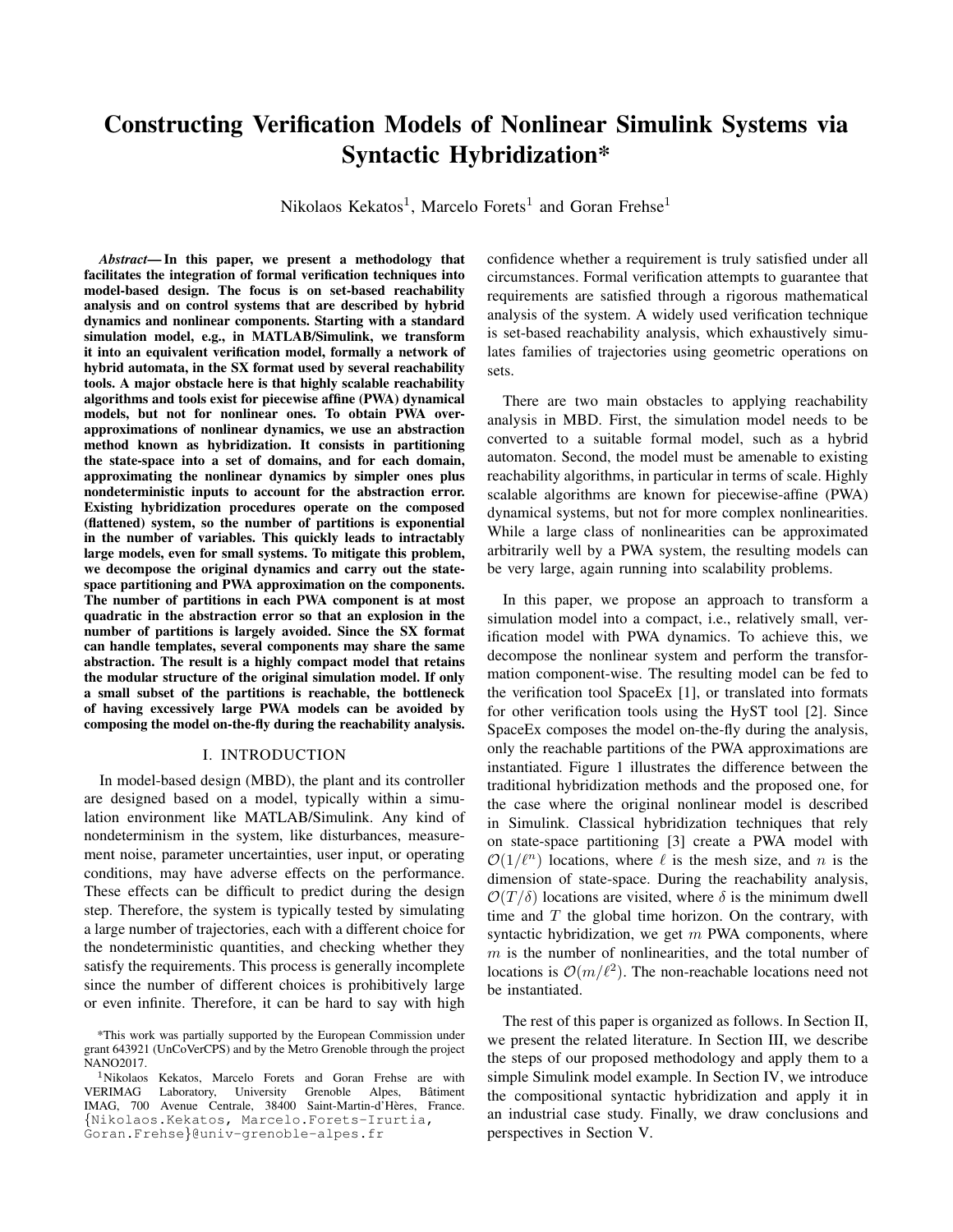

Fig. 1: Constructing verification models from a Simulink system, with  $m = 3$  nonlinear blocks. The syntactic approach can lead to approximations of smaller size and less instantiated locations.

#### II. RELATED WORK

The translation of Simulink models into modeling formalisms, for which formal verification tools can be applied, has attracted considerable interest; a comprehensive survey can be found at [4]. There exist translators from Simulink to Lustre [5], NuSMV model checker [6] and BIP [7]. However, all these tools apply discrete verification and do not consider continuous-time models. Filipovikj et al. [8] transformed Simulink models into the input language of UP-PAAL Statistical Model checker. UPPAAL supports hybrid automata. However, it either restricts their continuous parts to simple dynamics or applies the Euler integration method. Its inaccurate integration results are therefore not conservative. Zuiliani et al. [9] presented a statistical model checking approach that is applicable on Simulink/Stateflow models. Stanley Bak et al. introduced a translation process from Simulink/Stateflow to hybrid automata in [10]. Both these works focus entirely on Stateflow diagrams and require the transformation of the Simulink model into a Stateflow one. However, this is not feasible for most large-scale systems designed with Simulink.

The translation of a Simulink/Stateflow model to a hybrid automaton is supported by the tools HyLink [10] and GreAT [11]. However, these tools do not allow hierarchical modeling and can be applied to a small subset of Simulink blocks. Recently, Minopoli and Frehse presented SL2SX, a semiautomated tool for translation of Simulink models into hybrid automata [12]. The translator supports a large number of

Simulink blocks, but is restricted by SpaceEx limitation to handle piecewise constant and affine dynamics. As a result, the user should analyze the missing blocks (unsupported or nonlinear) and decide how to replace or approximate them.

It is well-known that non-compositional methods for PWA approximations are not computationally efficient for complex systems, since an acceptable accuracy requires a very large number of pieces in the piecewise-affine approximation. Very recently, [13] presented an experimental comparison of a compositional approach, similar to that presented in this paper (called nested approximation there), against a simplex-partitioning PWA hybridization, showing that the former scales much better than the latter for increasing demands on precision. The compositional PWA-approximation is presented informally, and the paper does not discuss the implications in terms of the model size, nor preserving this compositionality in the generated model. The complexity of the approximation can further be reduced by focusing on a set of reference trajectories, as done in [14].

Much work has been done towards the verification of Simulink models [15], [4]. A promising group of approaches can be categorized as *verification by simulation* [16]. Donze´ presented a MATLAB/Simulink based tool, *Breach*, which performs simulation-based verification (approximate reachability analysis) and conducts efficient signal monitoring of properties and requirements. Breach facilitates the computation and property investigation of large sets of trajectories, but it still cannot provide absolute confidence in the simulation results. Another MATLAB toolbox that is designed to be seamlessly integrated into the model based design process of MATLAB/Simulink is S-Taliro [17]. S-Taliro conducts fast and efficient simulations, but intrinsically relies on gridding, restricting the formal focus on falsification. The MATLAB/Simulink-based tool C2E2 [18] generalizes simulation trajectories to families of trajectories by deriving a neighborhood around the simulated trajectory in which all trajectories have equivalent behavior.

All the above verification by simulation approaches have in common that the set of initial states must be sampled. Since the number of required samples can increase exponentially with the number of state variables, this can limit the approach to systems with low-dimensional initial states. Also, simulation-based verification techniques can be used to verify properties for a bounded-time horizon, but cannot be applied for unbounded time. The tool HySon [19] performs set-based simulation directly on a Simulink model, and allows to compute a good approximation of the set of all possible executions. However, the technical details suggest that it may have its drawbacks when analyzing hybrid systems for an unbounded switching horizon. In addition, HySon is not publicly available.

The main contribution of this work is to introduce a compositional syntactic hybridization method. This method is suitable for Simulink models, facilitates the construction of verification models and takes advantage of the on-thefly composition of hybrid systems that is supported by the SpaceEx platform.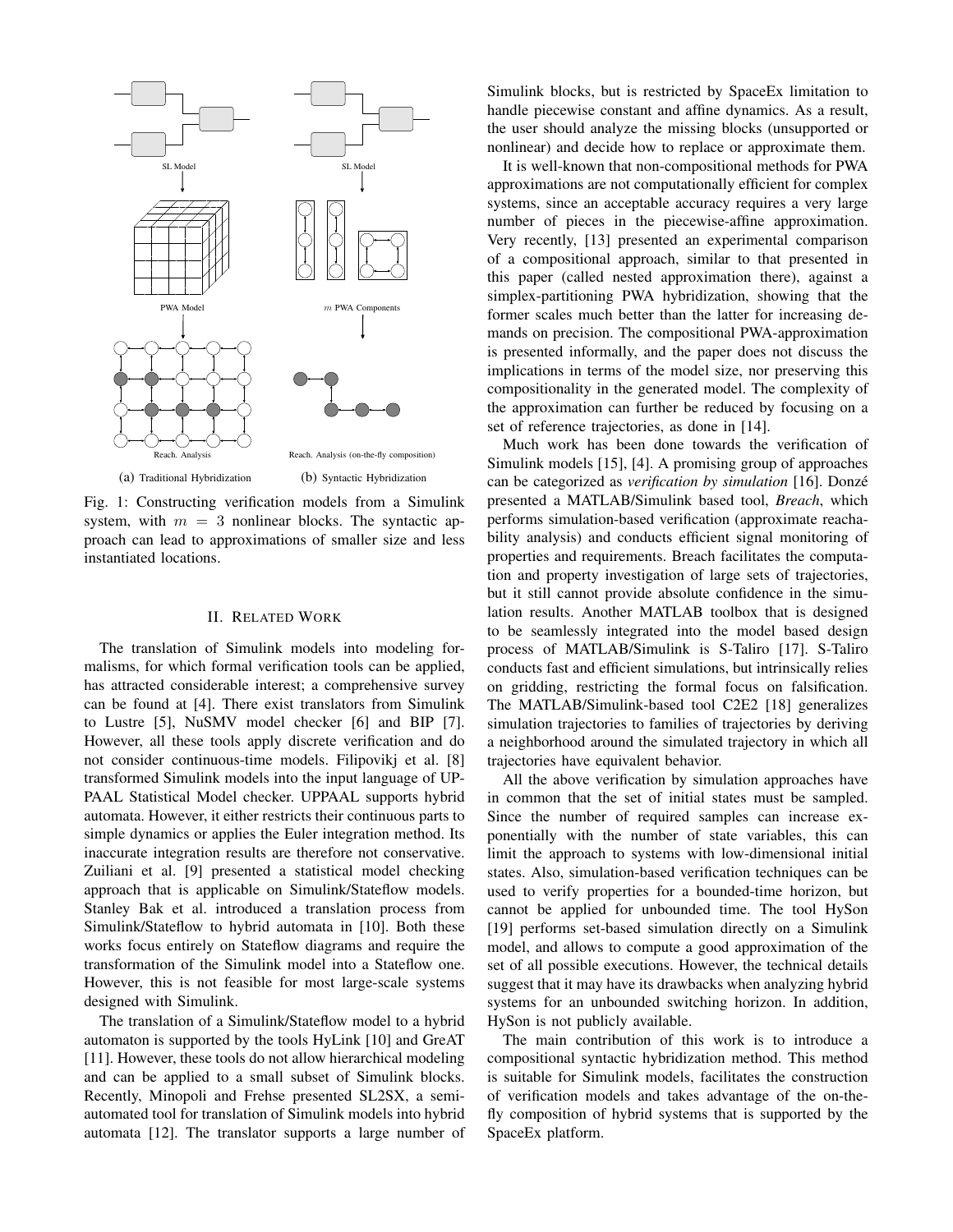#### III. CONSTRUCTING VERIFICATION MODELS

In this section, we present the steps of our approach (portrayed in Fig. 2). To clearly illustrate our methodology, the proposed steps are applied on a rotational pendulum model.



(a) Verification Workflow

Hybridization Scheme

Fig. 2: Methodology for constructing verification models; input: Simulink, output: PWA decomposed model (left). The syntactic hybridization steps are presented (right). Each step (in Latin) is analyzed in the following sections.

#### *A. Model-based design with Simulink*

The modeling and the control design is undertaken with MATLAB/Simulink, through the interconnection of blocks, signals, and systems. Simulink [20] is a graphical programming environment for modeling, simulating and analyzing dynamical systems. It enables hierarchical modeling, keeping functionally related models together, and simplifying the overall design process by means of abstraction.

Example III.1 *The Simulink model for the rotational pendulum is shown in Fig 3. The system produces simulation traces of the pendulum angle over time, when it is released from rest.*



Fig. 3: Simulink model for the rotational pendulum

Simulink relies on *must* semantics, also known as urgent or as-soon-as-possible (ASAP) semantics. That means that discrete events/transitions occur as soon as a given condition (guard) is satisfied. On the other hand, most formal tools for reachability analysis use *may* semantics, demonstrating a broader set of behaviors. For the purposes of this paper, we consider that SL2SX takes care of these semantic differences [21].

#### *B. Estimation of the signal range*

In this step, the goal is to get bounds on the behavior (min, max) of the input signals of the Simulink blocks that cannot be described by linear or hybrid dynamics. The smaller the ranges of the signals, the smaller the number of locations that is required by the PWA abstraction, given a desired error bound. There are different ways to estimate them, such as simulations, interval analysis, or Monte Carlo methods. In this paper, we use the Breach [16] toolbox for a (not necessarily conservative) estimation of the signal range.

Note that the signal range serves only as an indication for the hybridization step that is presented in the next section. The approximation is equipped with out-of-range scopes. So, in case the range is shown to be insufficient during reachability computations, it is revised (enlarged).

Example III.2 *For the rotational pendulum, we estimate the range of the signal that acts as an input in the nonlinear block. The range is then enlarged by a percentage. A set of simulations for uncertain initial conditions and a Sobol distribution (quasi-random number sequence) are shown in Fig. 4, where we plot the angle* θ *as a function of time.*



Fig. 4: Range estimation of the input signal of the nonlinear block (sin) of the rotational pendulum  $\theta$  (rad) vs. time (s); conducted with Breach simulations.

#### *C. Translation to SX format*

The next step is to translate the Simulink model into an equivalent SpaceEx [1] model. SpaceEx models respect the semantics of SX grammar; the format is similar to the standard hybrid automata, syntactically extended with hierarchy and templates. Formally, a SpaceEx model is the tuple  $SX = \langle Comp, Bind \rangle$ , where Comp represents the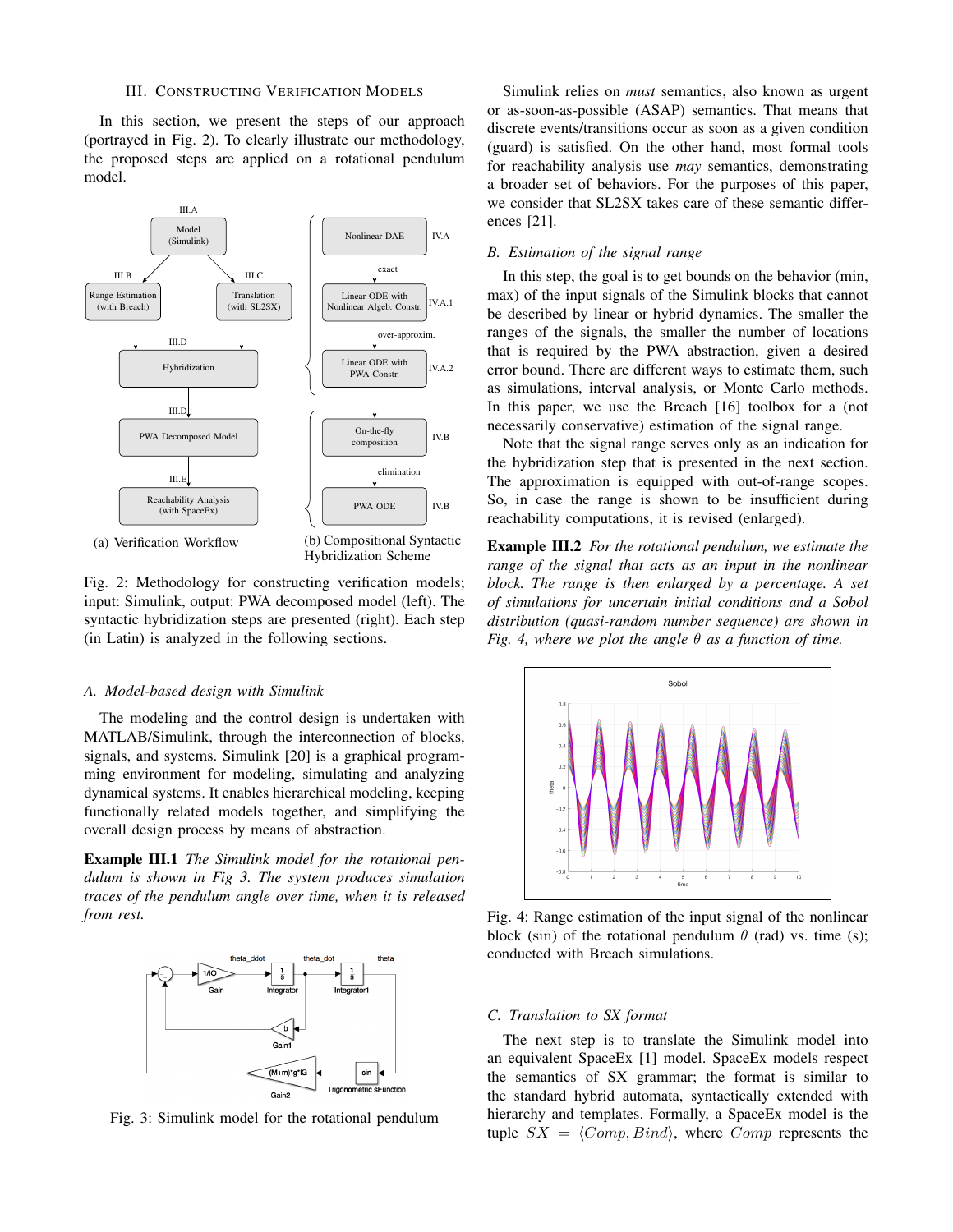*components* (base or network), and  $Bind$  is a relation that associates each network component with a set of components. A *base component* corresponds to a single hybrid automaton, whereas a *network component* corresponds to the parallel composition of several hybrid automata.

In the context of this work, we use the SL2SX [12] translator to handle the mechanical, but error-prone, aspects of deriving a hybrid automaton interpreted by SpaceEx from a Simulink model. The translator accepts a Simulink model that is saved in XML format and generates as an output a network of hybrid automata in SX format. The translation preserves most of the structural aspects of the Simulink diagram, such as the names, hierarchy and graphical positions. The tool accepts several continuous-time, logical and arithmetical blocks, as well as blocks with discontinuous dynamics (e.g. switches).

Example III.3 *Applying the SL2SX translator to the Simulink model of the rotational pendulum, we obtain a SpaceEx model with base and network components. The toplevel network component is shown in 5. The generated model can be easily compared with the Simulink diagram, due to the preservation of the structure and the names of blocks and variables. We have highlighted in red the nonlinear block, which is considered in the next subsection.*



Fig. 5: SpaceEx model (SX) of the rotational pendulum constructed by the translator. This is the network component, and we highlight, in red, the block which corresponds to a trigonometric function.

#### *D. Hybridization*

This step aims to generate PWA approximations for the Simulink blocks that are not handled automatically by the translator, either because no exact translation is available (e.g. nonlinearities) or because translation cannot be applied (e.g. Embedded MATLAB Function). The PWA representation is a special class of hybrid automata admitting both discrete events, i.e. jumps, switches, and continuous dynamics in the form of piecewise affine functions.

After computing PWA approximations for the nonlinear Simulink blocks, we integrate them with the original XML file (constructed in the previous step). In this way, we get the complete SpaceEx model in SX format, combining the exactly translated blocks from SL2SX and the overapproximated blocks from syntactic hybridization. The resulting model can then be fed into the SpaceEx verification platform.

Example III.4 *As for the rotational pendulum, the nonlinear function (*sin*) of the rotational pendulum is overapproximated by a PWA function. We consider the linearization domains to be boxes. The approximation errors are computed for each domain (location in the resulting hybrid automaton) and are added in the form of non-deterministic input in the invariants. The constructed SpaceEx base component is shown in Fig. 6.*



Fig. 6: PWA of the nonlinear component (sin) of the rotational pendulum. Only 6 locations are shown (out of 40). Here the non-deterministic input  $w_1$  represents the approximation error.

#### *E. Reachability analysis with SpaceEx*

The reachability analysis is undertaken by one of the SpaceEx Analysis algorithms (e.g. STC, LGG or PHAVer). SpaceEx composes the individual components on the fly, instantiating only the part of the model that is relevant. SpaceEx supports safety verification problems, but it is also possible to check more complicated properties or control specifications. Different ways to transform control objectives to reachability problems are presented in [22].

Example III.5 *Computing the reachable sets of the rotational pendulum (for the STC SpaceEx scenario, a flowpipe tolerance of 0.01, a global time horizon of 1s), we get the phase portrait shown in Fig. 7. The pendulum is released from the most upward position with an uncertain but bounded initial speed.*



Fig. 7: Reachability results of the rotational pendulum for a global time horizon of 1s. Phase portrait of the angular position (rad) and angular speed (rad/s).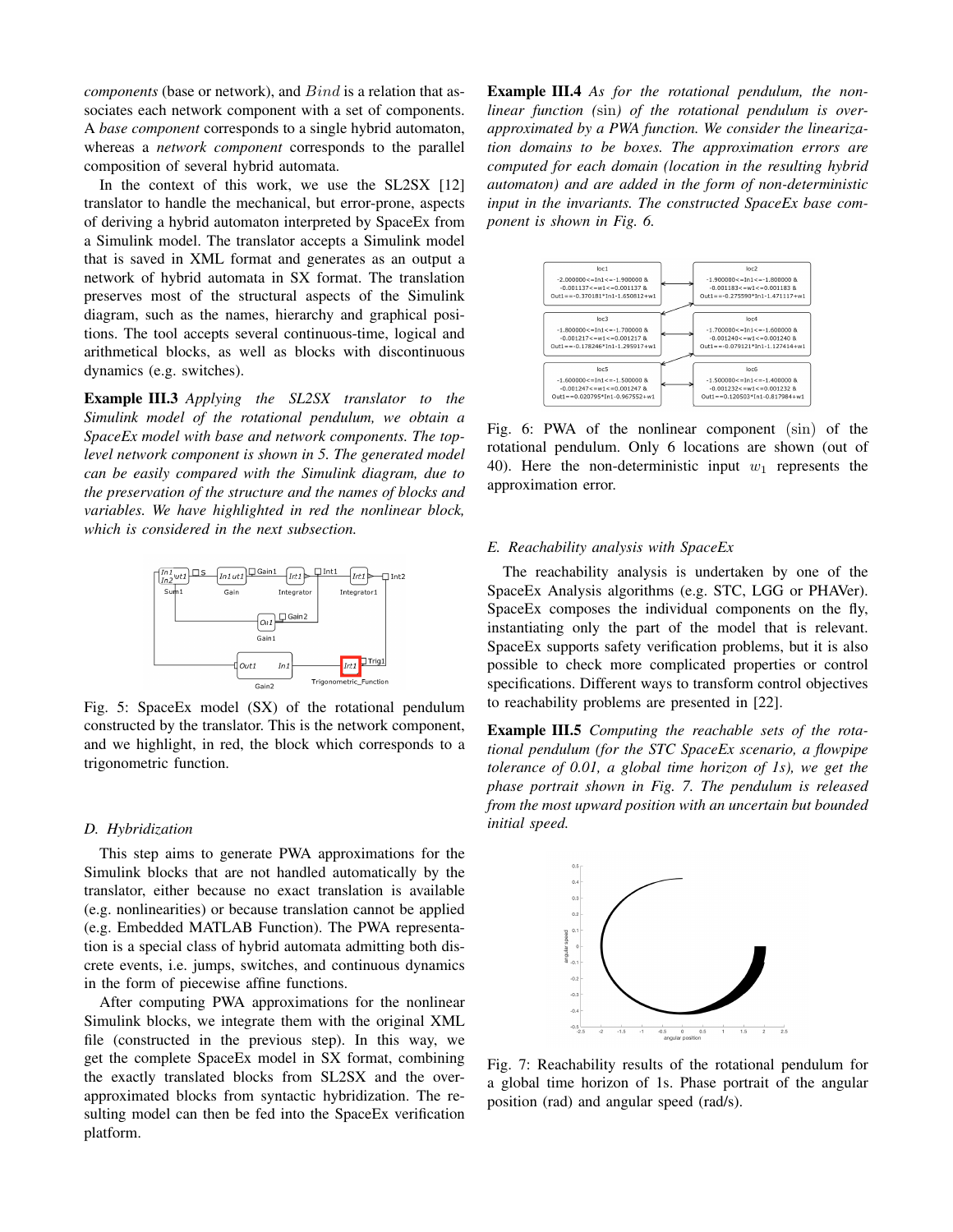#### IV. COMPOSITIONAL SYNTACTIC HYBRIDIZATION

The objective of the compositional syntactic hybridization is to approximate in a compositional manner the original model with a hybrid automaton with PWA dynamics. Three main steps are involved: *syntactic decomposition*, replacing the original system by an equivalent one with extra variables; *hybridization*, constructing a PWA approximation for each domain and providing a sound over-approximation of the original system by adding an error term; and finally *HA composition*, where the PWA model is transformed into a hybrid automaton in SX format. The two first steps are introduced in Section IV-A, where the mathematical details are presented. The third step is presented in Section IV-B and it is implementation dependent.

#### *A. Syntactic PWA Aprroximation*

In the following paragraphs, we explain the technical details involved, considering a nonlinear differential equation

$$
\frac{dx}{dt} = f(x), \qquad x \in \mathbb{R}^n. \tag{1a}
$$

This ODE is assumed to be regular  $(f$  is Lipschitz of constant  $L > 0$  over the state space  $\mathcal{X} \subset \mathbb{R}^n$ ). The method can be extended to semi-explicit differential-algebraic equations (DAE's).

*1) Syntactic Decomposition:* The decomposition consists in constructing a new system where nonlinear terms are replaced by auxiliary variables,

$$
\frac{dx}{dt} = g(x, y), \qquad y \in \mathbb{R}^m,
$$
 (2a)

$$
y = h(x, y). \tag{2b}
$$

Here y is a vector of auxiliary variables,  $g(x, y) \in \mathbb{R}^n$ is linear in both x and y, and  $h(x, y) \in \mathbb{R}^m$  includes all the nonlinear terms,  $m$ , of the original system, as explained in detail below. Notice that we have replaced the original system by a linear ODE in a higher-dimensional space,  $\mathbb{R}^{n+m}$ , coupled with a set of nonlinear algebraic constraints. Moreover, this step is exact.

Furthermore, let  $V_i \subseteq \{x_1, \ldots, x_n\}$  for  $i \in \{1, \ldots, m\}$ be the variables involved in the  $i$ -th nonlinearity, and let  $p_i = |V_i|$  denote the number of variables in such expression. It should be noted that with a sufficient number of auxiliary variables, we can assume that  $h_i(x)$  satisfies  $1 \leq p_i \leq 2$  for all i.

*2) PWA Approximation:* We consider a set of nonoverlapping *domains*,  $R_{ij}$ , which cover the operational range of the variables in  $V_i$ , where j is a label for each individual domain. For each  $R_{ij}$ , we perform a PWA linearization of  $h_i$ . Hence, (2a)-(2b) is replaced by

$$
\frac{dx}{dt} = g(x, y), \qquad y \in \mathbb{R}^m,
$$
\n(3a)

$$
y = \hat{h}(x, y),\tag{3b}
$$

where  $\hat{h}$  is a vector of PWA functions.

Let *op* denote the operating point in the domain  $R_{ij}$ . Using Taylor's formula with Lagrange remainder, for each  $1 \leq i \leq$  $m,$ 

$$
\hat{h}_i(x,y) = h_{i,op} + \frac{\partial h_i}{\partial x}\Big|_{op}(x - x_{op}) + \frac{\partial h_i}{\partial y}\Big|_{op}(y - y_{op}),\tag{4}
$$

and

$$
h_i(x, y) - \hat{h}_i(x, y) = \frac{1}{2} (x - x_{op})^{\mathrm{T}} \frac{\partial^2 h_i}{\partial x^2} \Big|_{\xi} (x - x_{op}) + \quad (5)
$$
  

$$
\frac{1}{2} (y - y_{op})^{\mathrm{T}} \frac{\partial^2 h_i}{\partial y^2} \Big|_{\xi} (y - y_{op}) + (x - x_{op})^{\mathrm{T}} \frac{\partial^2 h_i}{\partial x \partial y} \Big|_{\xi} (y - y_{op}),
$$

where  $\xi = (\xi_x, \xi_y) \in \mathbb{R}^{n+m}$  is an intermediate point in the interval  $\xi_x \in \{x_{op} + a(x - x_{op}), a \in [0,1]\},\$ and similarly for  $\xi_y$ . The right-hand side of Eq. (5) is the Lagrange remainder, whose resulting values over the domain  $R_i$  are used to estimate the approximation error [23]. The linearization errors  $\epsilon_h$  are computed by evaluation of the Lagrange remainder, and satisfy  $y = h(x, y) \in h(x, y) \oplus \epsilon_h$ . In this paper, we assume that  $R_i$  are boxes. In the case of a box, the point which minimizes the absolute value of the Lagrange remainder is its center [24]. Several interesting alternatives exist, notably simplices [3].

**Example IV.1** *For*  $n = 4$ *, consider the polynomial vector field*  $f = [x_1 - x_2x_3x_4, x_1x_2 - x_4, -x_3x_4, x_2 - x_3]$ *. Introducing the auxiliary variables*  $y_1 = x_3x_4$ ,  $y_2 = x_1x_2$  *and*  $y_3 = x_2y_1$ *, then*  $g(x, y) = [x_1-y_3, y_2-x_4, -y_1, x_2-x_3]$  *is a linear ODE and*  $h(x, y) = [x_3x_4, x_1x_2, x_2y_1]$  *is a nonlinear algebraic equation of degree two with* m = 3 *elements. Consider a PWA approximation,* ˜f*, based on a rectangular partitioning of the state space, with elements of size*  $\ell$  *in* each dimension. Then,  $\tilde{f}$  *leads to*  $O(1/\ell^4)$  elements, while *the PWA approximation of h only to*  $O(m/\ell^2)$  *elements.* 

Example IV.2 *Now, we consider a 9-dimensional genetic model adapted from the one presented in [25], [26]. The model is described by polynomial dynamics of the form,*  $f(x) = [3x_3 - x_1x_6, x_4 - x_2x_6, x_1x_6 - 3x_3, x_2x_6 - x_4, 3x_3 +$  $5x_1-x_5$ ,  $5x_5+3x_3+x_4-x_6(x_1+x_2+2x_8+1)$ ,  $5x_4+x_2 0.5x_7, 5x_7 - 2x_6x_8 + x_9 - 0.2x_8, 2x_6x_8 - x_9$ *]. Introducing the auxiliary variables*  $y_1 = x_1x_6, y_2 = x_2x_6, y_3 = x_4x_6$  $x_6x_8$ *, then*  $g(x,y) = [3x_3 - y_1, x_4 - y_2, y_1 - 3x_3, y_2$  $x_4$ ,  $3x_3 + 5x_1 - x_5$ ,  $5x_5 + 3x_3 + x_4 - y_1 - y_2 - 2y_3$  $x_6, 5x_4 + x_2 - 0.5x_7, 5x_7 - 2y_3 + x_9 - 0.2x_8, 2y_3 - x_9$  *is a linear ODE and*  $h(x, y) = [x_1x_6, x_2x_6, x_6x_8]$  *is a nonlinear algebraic equation of degree two with* m = 3 *elements. Consider a PWA approximation,* ˜f*, based on a rectangular partitioning of the state space, with elements of size*  $\ell$  *in each dimension. Then,* ˜f *leads to* O(1/`<sup>9</sup> ) *elements, while the PWA approximation of h only to*  $O(m/\ell^2)$  *elements. Instead of gridding a 9-dimensional state-space, we only have to approximate with PWA functions three second order statespaces. This example highlights the usability of the syntactic approach for the cases that repeated nonlinearities appear.*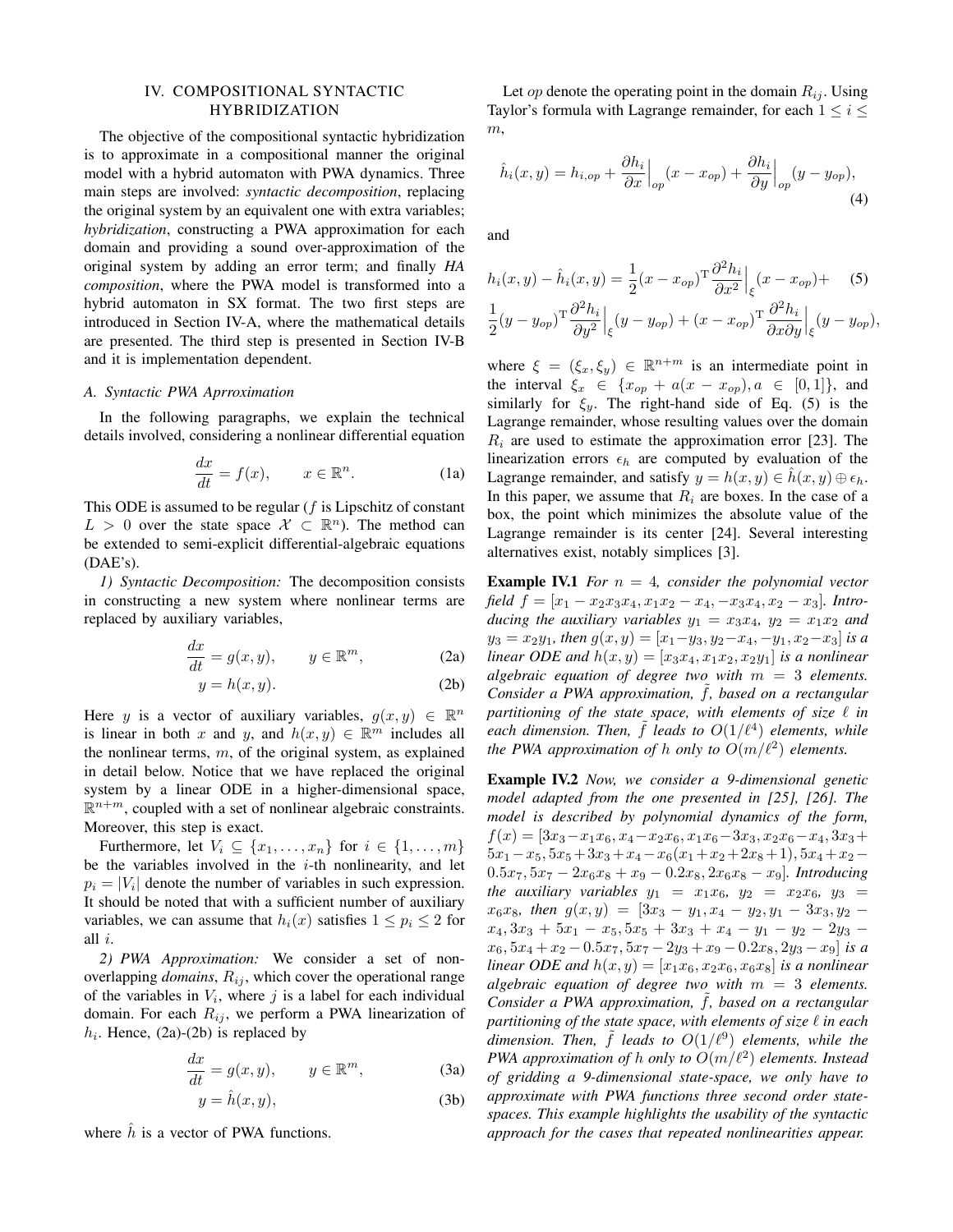#### *B. Compositional Hybridization*

Through the syntactic PWA approximation, we have produced a Linear ODE with PWA algebraic constraints. In order to feed this model to one of the available reachability tools, we must describe it as a network of hybrid automata. Each hybrid automaton corresponds to the PWA approximation of one nonlinearity. Each piece of the PWA approximation corresponds to one location in the corresponding automaton.

In the SX file format, used by SpaceEx and other tools, a model consists of components, which are either hybrid automata or networks of hybrid automata. A component can be instantiated inside a network, possibly remapping variables to other variables or replacing them with constant values. Note that an ODE or an algebraic constraint can be trivially embedded in a hybrid automaton with a single location. The ODE becomes the flow-constraint of the location and the algebraic constraint its invariant.

Expressing the PWA approximation to this setting, the linear ODE is modeled by a single (trivial) automaton. Each PWA constraint  $y_i = \hat{h}_i(x, y)$  corresponds to a hybrid automaton with one location per piece. The locations of adjacent pieces are connected through transitions. The approximation error is expressed by extra variables with range  $\epsilon_h$ , and the error threshold  $\mu > 0$  is an upper bound on the maximum value it can take (in some chosen norm  $|| \cdot ||$ ).

Example IV.3 *Getting back to Example IV.2, we model the genetic system with Simulink (see Fig. 8). The nonlinearities correspond to products and are highlighted with different colors. Blocks with the same color represent the same nonlinear operator.*

*After translating the Simulink model and estimating the signal ranges, we are ready to perform syntactic hybridization on the components. As already mentioned in Section IV-A, we don't need to partition a 9-dimensional space, but only to construct 3 two-dimensional PWA approximations for the products. Note that the approximations correspond to base components in SpaceEx and can be seen as templates (building blocks). In this respect, it is possible to be reused. As a result, only one SpaceEx base component would be required to describe the three red blocks, one for the blue blocks, and another one for the yellow blocks.*

Standard algorithms for reachability analysis, such as those inside SpaceEx, take as input a single hybrid automaton with ODE dynamics. To go from the multi-component input model to this form, the reachability tool performs two operations: First, it combines the components through a process called *parallel composition*. Second, it eliminates the algebraic constraints to obtain an ODE. In principle, parallel composition means building the product automaton, whose locations consist of the cross-product of the locations of the components. A model with  $m$  components of  $k$  locations each thus has a product automaton with  $m^k$  locations. However, tools such as SpaceEx construct the product automaton on the fly, instantiating only the reachable locations.



Fig. 8: Genetic model in Simulink. Colored blocks correspond to nonlinearities. Red:  $x_1x_6$ , cyan:  $x_2x_6$  and yellow:  $x_6x_8.$ 

Similarly, the conversion from linear DAE to ODE is only carried out on the instantiated locations. The conversion can be carried out efficiently by Gauss-Jordan elimination [27]. The underlying theory is explained in [28].

Example IV.4 *(continuation of example IV.3.) Conducting reachability analysis with SpaceEx for a global time horizon of 1s, with a flowpipe tolerance of 0.01 and the STC scenario (octagonal directions), we compute the reachable sets, as illustrated in Fig. 9.*



Fig. 9: Reachable sets of the genetic model with SpaceEx. The variables  $x_1$  and  $x_2$  are displayed.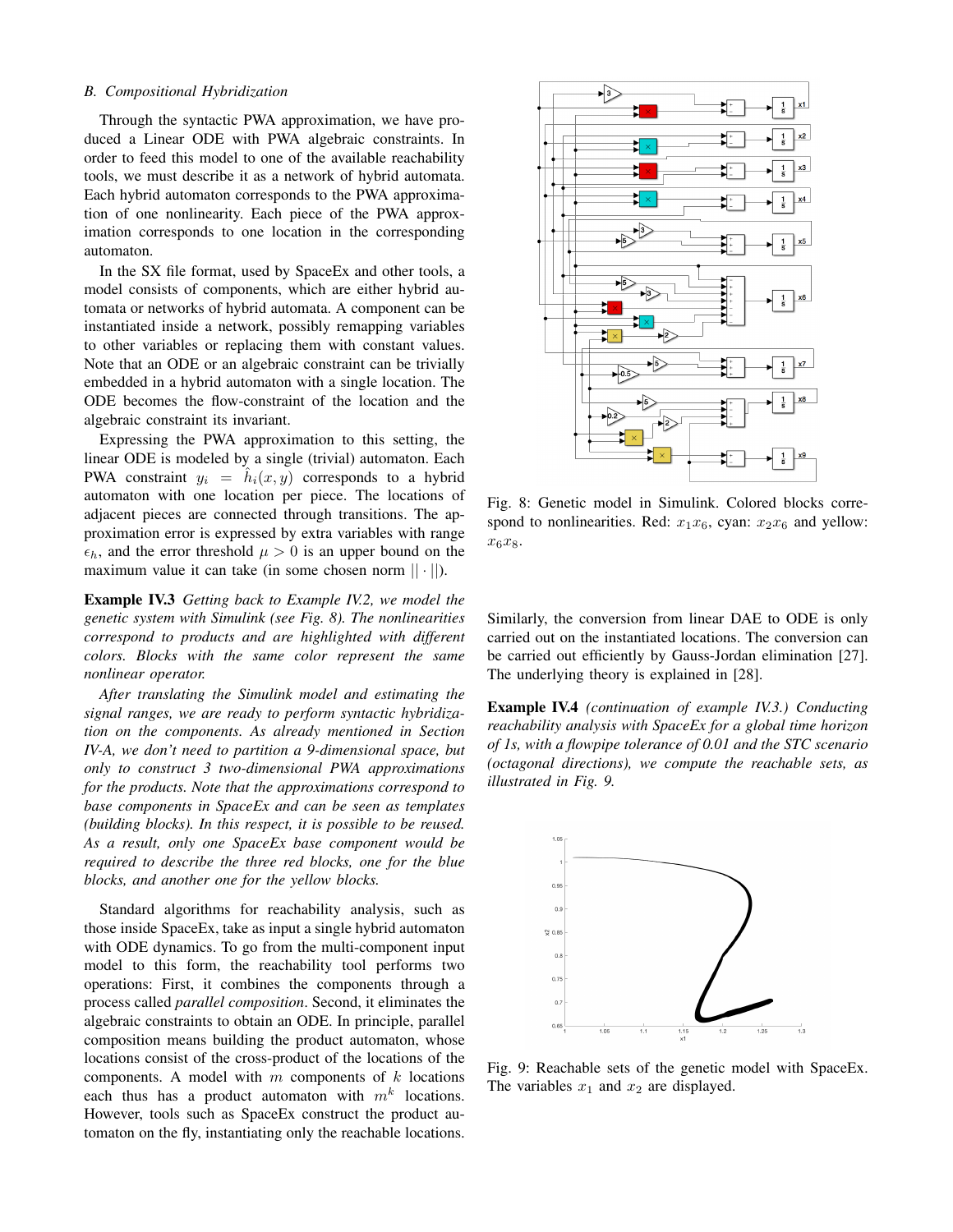In principle, the outlined procedure enables us to approximate the reachable set of the original dynamics with arbitrary precision. Let  $\Phi(t, x)$  denote the trajectory starting from x evaluated at time t. The reachable set of the system from a set of initial points  $X_0 \subseteq \mathcal{X}$  during the interval  $[0, t]$  is defined as

$$
Reach(t, X_0) = \{ y = \Phi(\tau, x) : \tau \in [0, t], \ x \in X_0 \}. \tag{6}
$$

The approximate system converges to the original system, as expressed by the following theorem.

Theorem 1 *(see [29]) The Hausdorff distance between the reachable set of* (2a)*-*(2b) *and the reachable set computed through hybridization,* (3a)*-*(3b)*, from time* 0 *to a final time* T > 0 *satisfies*

$$
d_H\big(Reach_f(T, X_0),Reach_f(T, X_0)\big) \le \frac{2\mu}{L}\big(e^{LT}-1\big),\ (7)
$$

*where* µ *is the error threshold,* L *is the Lipschitz constant of the original, nonlinear function and*  $\hat{f}$  *is the PWA approximation.*

#### *C. Case Study: Wind Turbine*

The wind turbine benchmark from the ARCH workshop poses a challenging and relevant industrial model [30]. It is designed with MATLAB/Simulink and it is a largescale model with many nonlinearities. We used syntactic hybridization to transform the model into an approximative PWA one in SX format and we conducted the approximation component-wise. Ten nonlinear blocks were approximated and Table I presents the corresponding results. The resulting model only has 72 locations in all components combined. The standard hybridization would lead to an  $\mathcal{O}(1/\ell^n)$  number of locations. Taking into account that the dimension of the state-space is 7 and considering 5 locations per state variable, the standard method would yield  $5^7 = 78125$ locations. That indicates a considerable difference between the hybridization methods in terms of the model size.

#### V. CONCLUSIONS

Model transformation plays an important role in bridging the gap between industrially relevant models and verification tools [15]. This work aims to assist the application of hybrid system reachability tools to models designed with MATLAB/Simulink. We propose a methodology to construct verification models out of Simulink systems. We make use of the SL2SX translator to handle the mechanical aspects of the translation to hybrid automata and the Breach toolbox to get bounds on the signal ranges. For the blocks that are not exactly translated, e.g. nonlinearities, we propose a method, which we call compositional syntactic hybridization.

Unlike standard state-space hybridization methods, we do not operate over the fully composed (flattened) model, but perform the PWA approximations component-wise. In this way, we can obtain a significant reduction in terms of model size. The constructed verification model consists of a network of hybrid automata and is described in the SX format. It can then be fed into the SpaceEx platform or other verification

| No | Block Type          | # Loc | Error Bounds | Info                            |
|----|---------------------|-------|--------------|---------------------------------|
| 1  | Product (2D)        | 4     | 2.00         | $x \cdot y$                     |
| 2  | Division (2D)       | 10    | $2.76e-2$    | $x_{\scriptscriptstyle I}$<br>y |
| 3  | Division (1D)       | 2     | $2.01e-2$    | $1+x$                           |
| 4  | Division (2D)       | 4     | 6.98e-1      | x/y                             |
| 5  | Product (2D)        | 4     | 25.6         | $\boldsymbol{x}^2$<br>$\cdot y$ |
| 6  | Product (2D)        | 4     | 3.23         | $x^2 \cdot y$                   |
| 7  | Polynomial (2D)     | 6     | 3.39         | $4th$ -order                    |
| 8  | Polynomial (2D)     | 6     | 12.3         | 4 <sup>th</sup> -order          |
| 9  | Embedded MATLAB     | 28    | 10.5         | $x^2$ and $1/x$                 |
| 10 | Saturation          | 3     |              | exact                           |
| 11 | Read from workspace | 1     |              | aux. variable                   |
| 12 | Mux, Scope          |       |              |                                 |
| 13 | Save to workspace   |       |              |                                 |
| 14 | Enables Subsystem   |       |              |                                 |
| 15 | Multiport Switch    |       |              |                                 |
| 16 | Compare to Constant |       |              |                                 |
| 17 | Manual Switch       |       |              |                                 |

TABLE I: Wind Turbine Benchmark – breakdown into blocks. Blocks, 1-9, are approximated syntactically; the  $10<sup>th</sup>$ block is exactly translated;  $11<sup>th</sup>$  is replaced by a nondeterministic input and the rest, 12-17, are not necessary due to semantic differences.

tools through the HYST translator. Using SpaceEx for the reachability computations, we can take advantage of the onthe-fly composition and instantiate only the reachable parts of the approximation. Note that our compositional hybridization can be applied not only to the dynamics, but also to algebraic and initial constraints.

On an industrial benchmark, the wind turbine, our approach leads to a very compact model that is orders of magnitude smaller than a standard hybridization model.

The next step is to improve the reachability tools so that they can take advantage of these compositional models. The primary objective is to instantiate as few locations and transitions as possible during the analysis. There are three issues to address. The first is the on-the-fly composition and instantiation of the models, which can reduce the number of instantiated locations of the product automaton. The second is a compositional pre-processing of the components, where we utilize the pre-image of the target invariant when checking which transitions are enabled. The third direction would be to perform compositional mapping of the initial states. In the case of SpaceEx platform, the identification of the initial conditions is done through enumeration. However, enumeration of the locations of the product automaton is an operation that does not scale. Applying compositional reasoning would allow us to identify the initial locations and instantiate as few locations as possible.

#### ACKNOWLEDGEMENT

The authors would like to thank Willem Hagemann and Stefano Minopoli for valuable discussions.